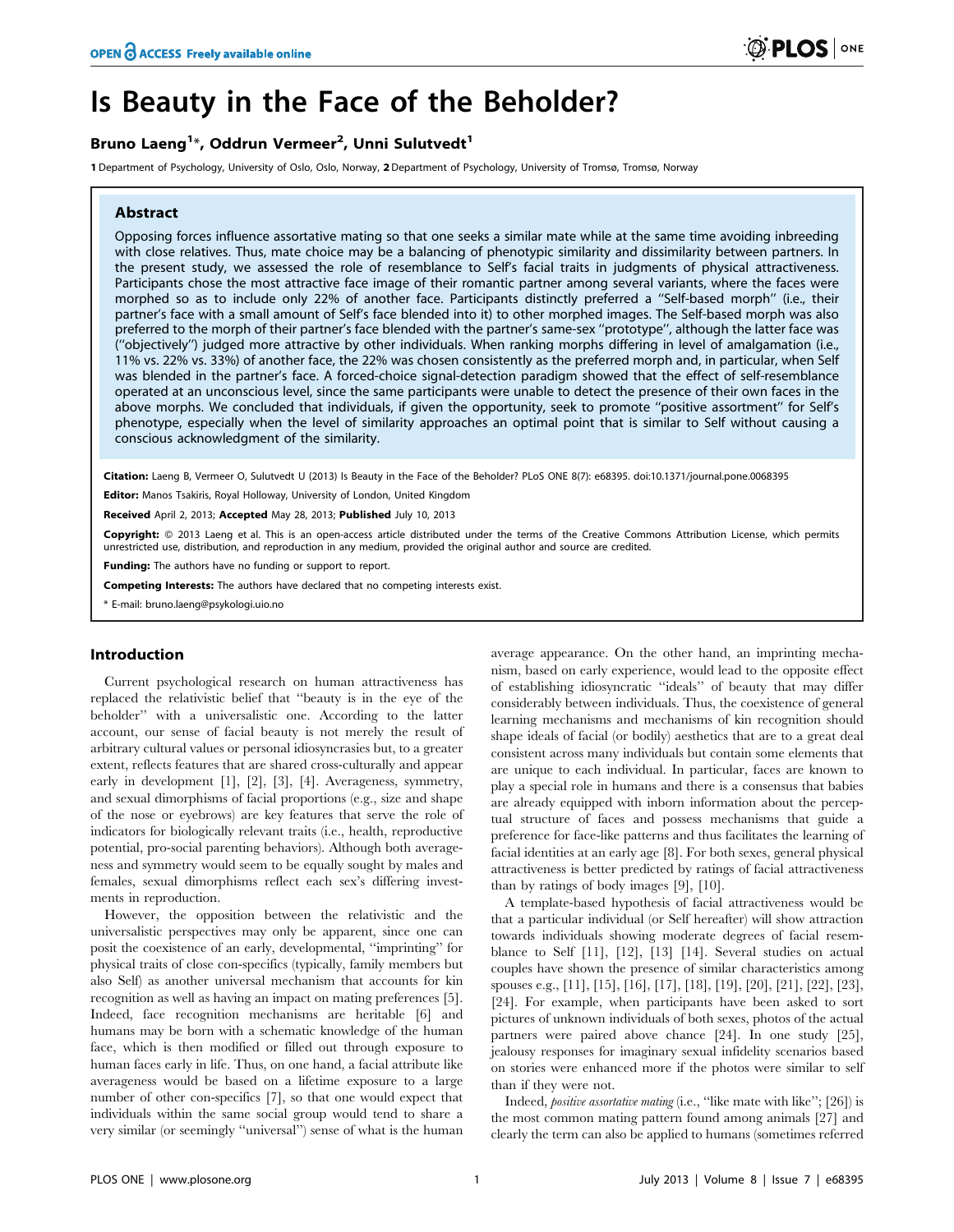to as ''homogamy''; e.g. [28]). There are strong reasons to believe that the use of kin or 'genetic' similarity cues in sexual choice may be strategic in evolutionary terms. Laeng and colleagues [29] have previously described a narrow form of male narcissism for eye color (interpreted as a strategy for increasing paternal confidence and uncovering cuckoldry), where blue-eyed men are more attracted to women with the same eye-color. Most important, several studies indicate that a moderate degree of genetic similarity increases both reproductive success [30] and genetic compatibility [31]. For example, genealogical records of the whole population of Iceland (between 1800 and 1965) show a positive association between kinship and fertility [30]. Couples that were mildly related had the greatest reproductive success and the highest number of children who further reproduced. Specifically, there was a positive association between kinship and fertility (i.e., the number of children produced), with the greatest reproductive success observed for couples who are third or fourth cousins. The reproductive success of these Icelandic couples (i.e., the number of their children who reproduced) was described by a non-linear function where reproductive success starts off low for closely related couples (i.e., second cousins or closer), increases with relatedness, and peaks at third and fourth cousins, then decreases with relatedness and reaches its lowest values for distantly related couples (e.g., sixth cousins or beyond).

The study on Icelanders clearly indicates that 1) extreme genetic similarity between spouses can result in low reproductive success but that 2) moderate genetic similarity can be beneficial. Indeed, extreme assortative mating among humans should be limited by mechanisms of inbreeding avoidance [32], [33] as well as an opposing preference for some genetic diversity (e.g., for increased allelic diversity at the major histocompatibility complex; [34]) and a tendency to reduce outbreeding depression [12]. Therefore, humans may seek an optimal but delicate balance between outbreeding and inbreeding and we should expect sexual choice to be expressed towards face stimuli whose similarities to oneself are not too obvious (e.g., a face resembling too explicitly a sibling or a closely-related individual may trigger avoidance mechanisms of primary incest).

In the present study, we show facial images of attractive individuals of the opposite sex that have been previously manipulated (i.e., morphed) to contain different degrees of the facial shape of the participant and partner. One hypothesis is that the participant expressing the judgment or Self will be attracted to faces that show moderate degree of physical self-resemblance. Thus, we set up a series of experiments where participants were asked to choose the most attractive face image among several variants. Crucially, we expected that self-referential effects in physical attractiveness should be expressed towards face stimuli whose similarities to self are so subtle that they are not consciously apprehended [35].

#### Experiment 1

Two people forming a couple and having a sexual relationship are likely to have chosen one another on the basis of a host of other criteria than physical self-resemblance [36] and any specific pairing of individuals may be the outcome of not only attraction but also of inability to obtain a more desirable mate, sheer opportunity, and chance encounters [37]. Thus, we would expect that, if Self plays a significant role for attractiveness, two lovers may actually prefer that their real-life partners resembled themselves to a greater degree than they actually do. The present experiments provided participants with the opportunity of making such a choice, although indirectly and without their knowledge.

Specifically, we asked partners in a stable romance/sexual relationship to rank the attractiveness of several versions of their partners' faces. Using the face of one's actual love partner would seem to have a clear advantage over using faces of strangers of the opposite sex. In fact, strangers' faces could be judged unattractive by the participant on the basis of other, unpredictable, features or idiosyncratic associations (based on identity cues; e.g., ''he reminds me of an unpleasant old schoolmate'') that could negatively dominate the aesthetic judgments (even at a subliminal level [38]) over and above the presence of self-referential features. In general, when people select mates, their traits come in a bundle [39] and the presence of one trait that is clearly below the threshold of attractiveness may make other attractive traits irrelevant. However, lovers, by definition, have already chosen each other and are, typically, sexually attracted to one another; therefore we would expect that adding Self's features to their appearance could only enhance the perceived attractiveness. In order to reveal the presence of such a ''narcissistic effect'' in the present context, it would seem necessary to show that morphing Self into a partner's face produces a better result than all other potentially attractive morphs and, in particular, than the morph of the partner's face with its age cohort's same-sex prototype. In addition, by comparing the morph of the partner's face with same-sex and opposite-sex prototypes from the same age cohort, we can measure the degree to which androgyny reduces facial preferences, since morphing with the same-sex prototype will reduce androgyny while morphing with the opposite-sex prototypes will increase it. Thus, we generated an ''androgynous morph'' consisting of the partner's face blended with the average of the two sex prototypes (i.e., the 50% morph of same-sex and opposite-sex prototype faces); such a morph contains a lower degree of androgyny compared to the other prototypes while at the same time it maximally enhances facial symmetry and averageness. Therefore, showing that the Self morph is preferred to any of these three prototype morphs should constitute rather strong evidence for the image of Self playing a significant role in face aesthetics.

In order to control for such a potential narcissistic effect, we asked the participants to evaluate the Self morphs generated for other couples. This control group should respond very differently to the Self morphs. In fact, we would predict that they would rank the prototype morphs (and in particular the opposite-sex morph) as more attractive than the morph based on the face of each model's partner. In the control condition none of the images were morphed with the participant's own face and the label 'partner morph' only indicated the same (highest ranked) pictures already used in the previous experiment. Each of the same twenty couples that participated in the first experiment was asked to judge the morphs previously generated for one of the other participating couples. In this case, the aesthetic judgments concerned paired individuals who were in neither a romantic nor a personal relationship with the judging couple.

As argued above, the morphing should be visually subtle in the graphic manipulations (i.e., ''soft'' morphs where the percentage contribution of other faces was 22%). We also limited morphing to the internal features of the face (i.e., the region containing and immediately surrounding the eyes, nose and mouth), while making sure that the outer contours of the faces were not affected. This procedure yields novel face images that strongly resemble the original face (since the hair, the outline of the face, and the overall head size remain unchanged) but yet contain in a subtle manner identity-relevant information from another face. Indeed, research on face perception has indicated that the internal or central portion of the face may contain the optimal features for identity [40] and be more important than the peripheral regions of the face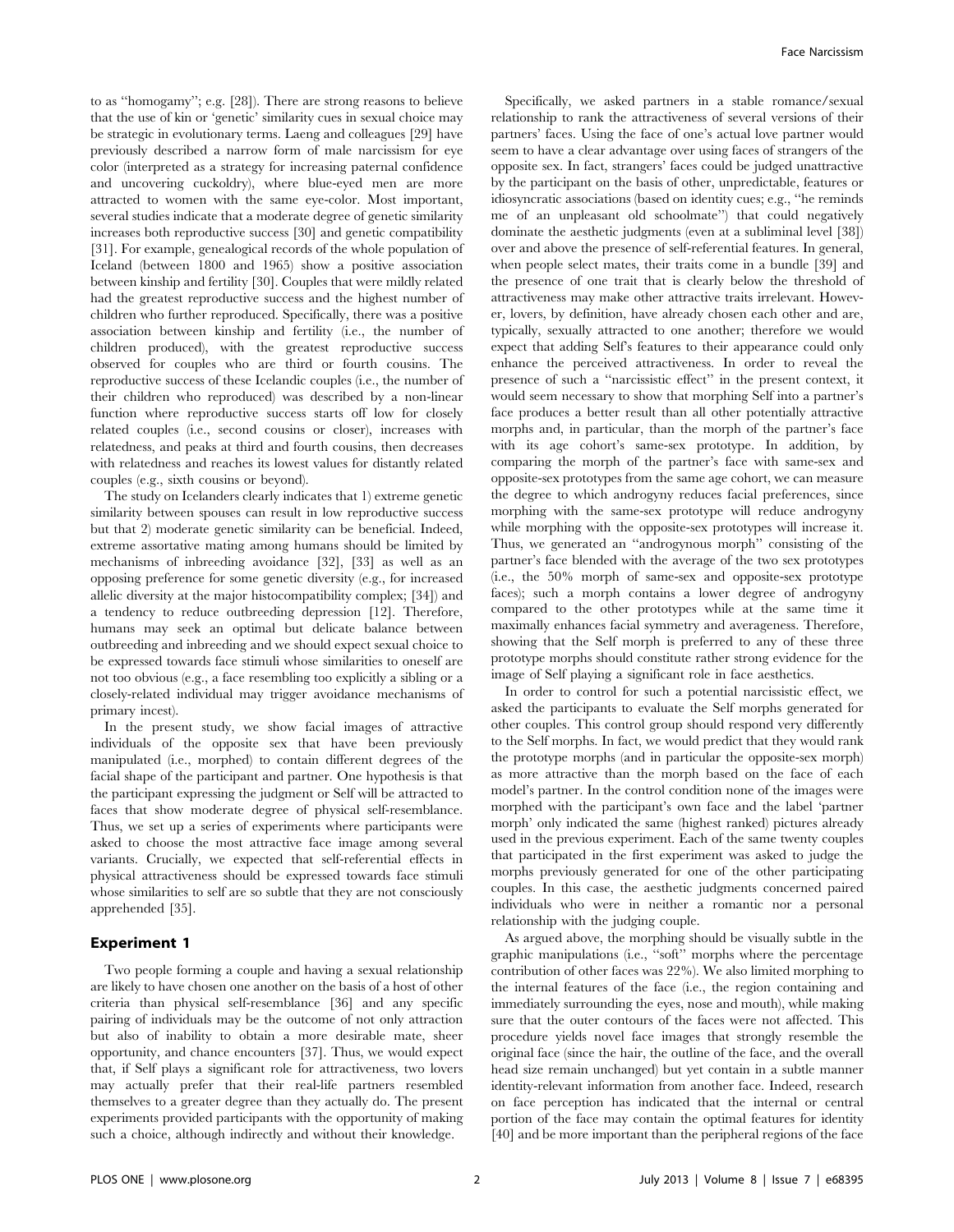for face identification (e.g., hair, ears and jaw line; [41]). Hence, we expected that such mild manipulations of the internal face information towards self-resemblance would be sufficient to trigger narcissistic responses without the observer being necessarily aware of ''seeing'' Self (cf. [35]).

## Methods

Participants. All participants were Norwegian and residents of the town of Tromsø, Norway. Psychological research in Norway is subject to ethical review by the regional medical research board only if the research involves patients, children or animals and involves use of drugs, genetic samples or invasive techniques. Since none of these conditions applied to the present study, the academic institution demanded only that the project comply with Declaration of Helsinki guidelines and that informed consent be obtained from the participants. We obtained written informed consent from all participants. All information was handled and stored anonymously, while respecting privacy and secrecy, and participants were free to withdraw from the project. In addition, participants gave their written informed consent, as outlined in the PLOS consent form, to publication of their photographs.

Twenty young heterosexual couples  $(N=40)$  participated in the experiment. Each pair of lovers had been together for a minimum of two years. The participants' mean age was 28 years  $(SD = 5)$ . Each participant was shown 7 different images of their partner and asked to rank the images based on their attractiveness or sexual appeal.

Procedure. All couples were invited to visit the lab and a frontal, close-up, photo of each individual was taken with the same background and the same digital camera in the same lighting conditions and distance from the model's face. The original photo were then edited in Adobe Photoshop® and morphed images were generated by use of Morpheus software®. One morph consisted in a 22% blend of the participant's face in that of the partner, so as to create the 'Self' morph; two other morphs were obtained by 22% blends with the ''prototypical'' female face or the ''prototypical'' male face (each of these being morphs of 30 females or 30 males, respectively, drawn from the same age and ethnic group of the participants; see Figure 1).

Another morph image was generated by first averaging the two sex prototypes (i.e., blending 50% of the same-sex prototype with 50% opposite-sex prototype so as to obtain a combination of the 30 female and 30 male ''parent'' faces) and then using the obtained 'androgynous' image to contribute 22% of the final morph with the partner's face, here labeled as the ''androgyne

morph''. Two more morphs were created using two of the participants' faces, of the same and opposite sex, that had been rated as the most attractive of the sample by external judges  $(N = 20; 10$  females), these constituting the "best female morph" and the ''best male morph''. Finally, a ''mirror morph'' was created for each participant's face by blending (50%) the original face with a mirrored, horizontally flipped, version of the same picture. The latter manipulation was included since a well-known side effect of the morphing process is that the faces become more symmetrical and that the texture of the skin appears smoother than that of its component pictures; thus, this ''mirror morph'' maintains strong likeness to the original face, but it is equally smoother in appearance and may be more symmetric than the other morphs. We limited morphing to the internal features of the face (i.e., the region containing and immediately surrounding the eyes, nose and mouth) by selecting out with use of Adobe Photoshop the central, oval, region of the face and then pasting it onto the original photograph, smoothing the edges, so as to obtain an image where all of the external features of the face (e.g., hair and jaw line) and clothing remained identical in each variant (see Figure 2).

In the control condition each participant couple was randomly assigned to one set of pictures of another couple, each consisting of the same 7 pictures previously evaluated by partners. Images were ranked from most (1) to least attractive, by observing ad-lib highquality color paper prints of all of the morph images.

## Results

Given that we obtained ranks for the different morphs (i.e., ordinal data), all results were analyzed using the Friedman's Rank Test, which is the non-parametric alternative to the one-way repeated-measures analysis of variance. Pairwise comparisons were carried out with the non-parametric Paired Sign Test. Two separate Friedman's Rank Tests were performed by splitting participants by sex (see Table 1).

The analysis of male participants' ranks revealed a systematic preference,  $\chi^2$  = 88.6,  $df$  = 6,  $p$  < 0001. The Self morph was ranked first and the female prototype morph was second  $(p = .0026)$ ; therefore the Self morph was significantly superior to all the other morphs  $(.0026 \le p \le .0001)$  as assessed with Paired Sign tests, which are non-parametric analyses that allow comparisons between ordinal data sets. Interestingly, the female prototype and androgyne morphs did not differ significantly from each other  $(p=.263)$ . However, the androgyne morph was significantly preferred to the male prototype morph  $(p=.0414)$  and the best



Figure 1. The Prototypes. Examples of the female prototype (left), male prototype (middle), and androgyne prototype (right). doi:10.1371/journal.pone.0068395.g001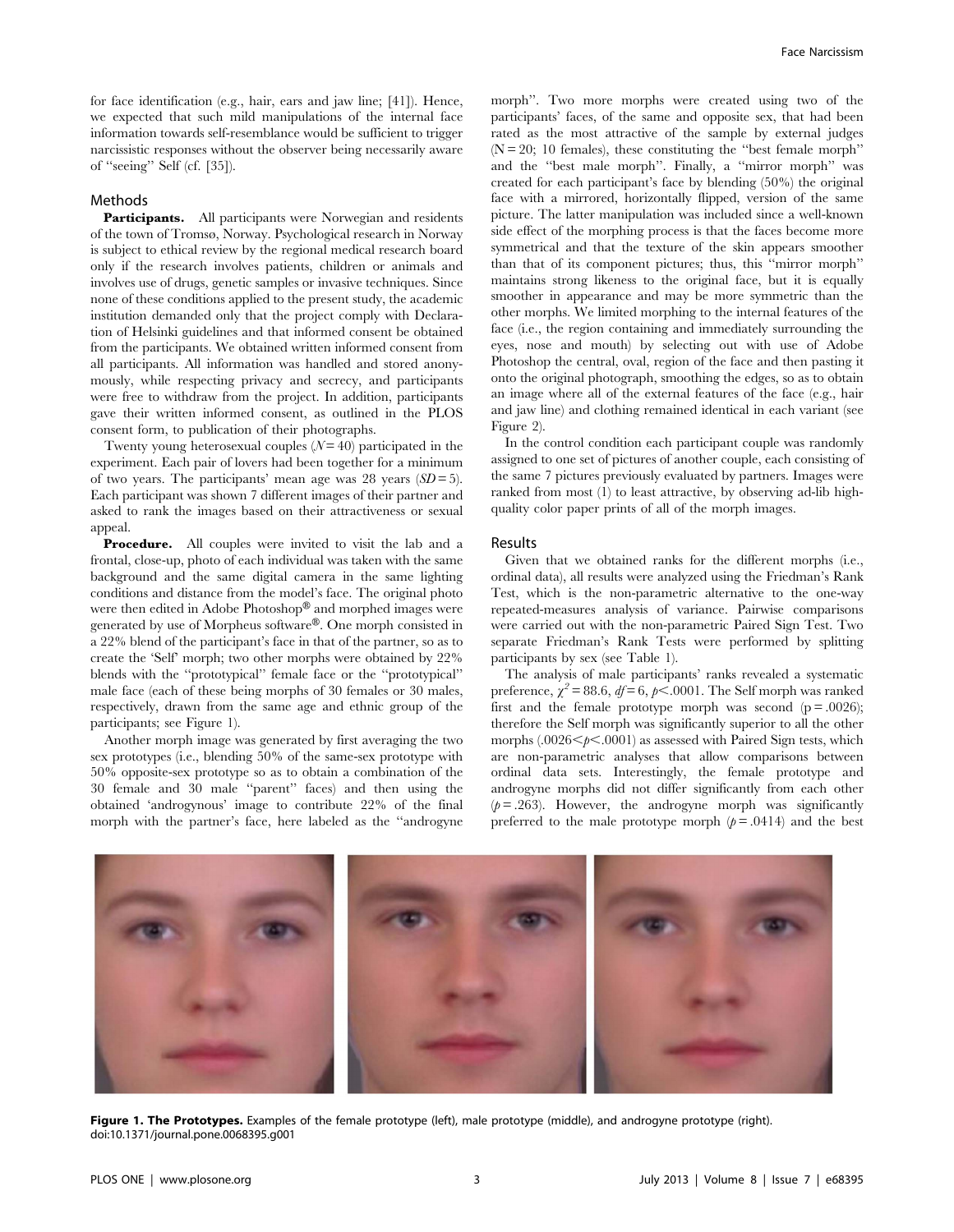Original



Androgyne



**Best male** 



**Best female** 



Male prototype

Mirror-image



Original









Male prototype



Androgyne





**Best male** 



**Best female** 





Mirror-image

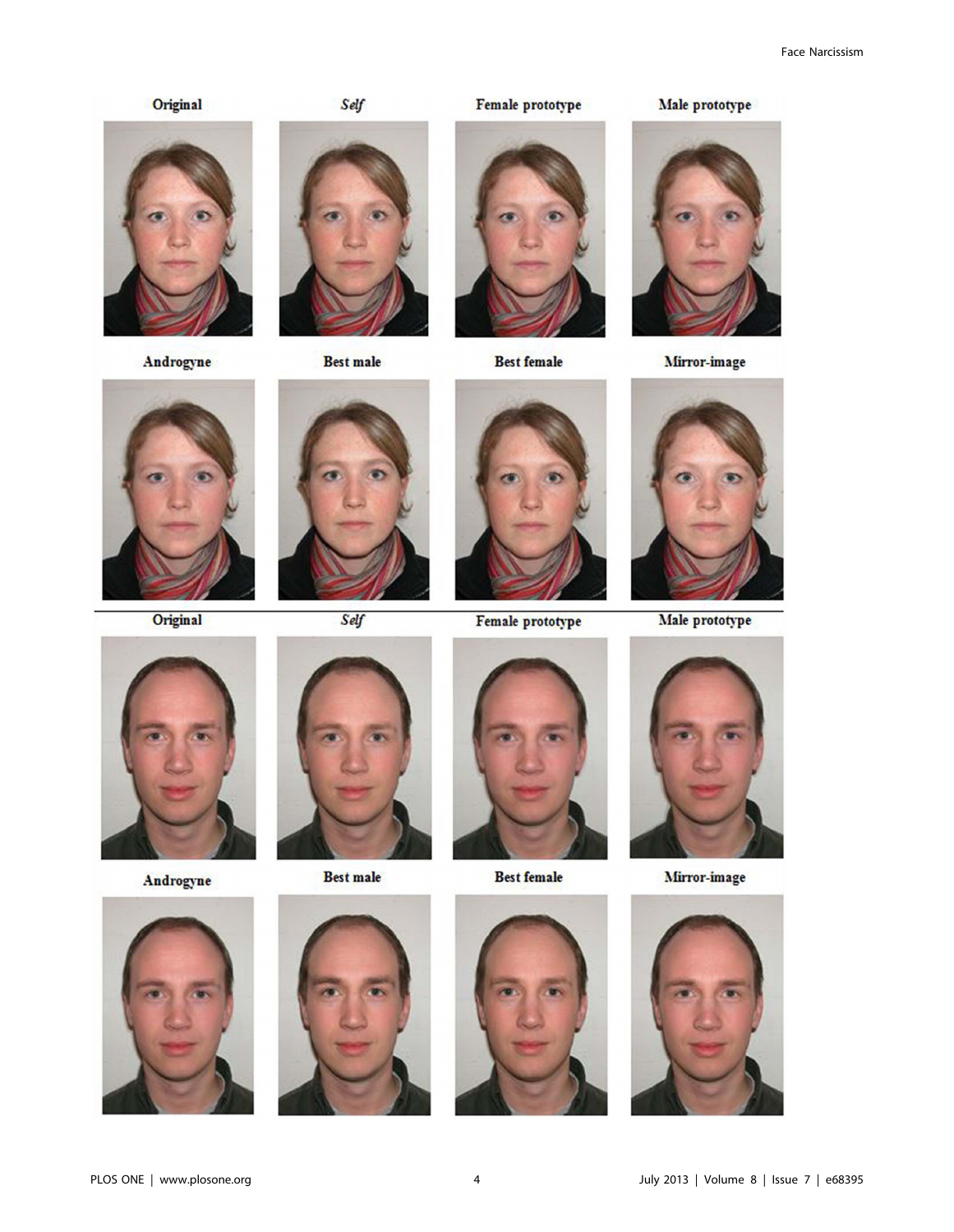Figure 2. The Morphs. Examples of the original image and of the seven 22% morphs of one participating couple (female: top two rows; male: bottom two rows). Nota Bene: The 'Self' image is a morph obtained blending the 'original' face of the participant ranking the images. doi:10.1371/journal.pone.0068395.g002

female prototype morph was preferred to the mirror morph  $(p<.0001)$ .

The analysis of female participants' ranks also revealed a systematic preference,  $\gamma^2 = 86.5$ ,  $df = 6$ ,  $p < .0001$ . The Self morph was ranked first, followed by the female prototype  $(p = .012)$ ; thus the Self morph was again significantly superior to all the other morphs  $(.012<\cancel{\sim}0.0001)$ . The three prototype morphs did not differ significantly from each other  $(.115<\gamma<0.824)$  whereas the best female morph was significantly different from the mirror morph  $(p=.003)$ .

As expected, the control condition showed that the male participants ranked the female prototype morph first and, most importantly, the partner morph was ranked last (see Table 2),  $\chi^2$  = 57.15, df = 6,  $p<.0001$ . The three prototypes were ranked on top and did not significantly differ from one another,  $79 \le p \le .99$ . The partner morph differed significantly from all three prototypes  $(p<.0001)$ . The control female participants expressed similar preferences and, again, they ranked the female prototype morph as first and the partner morph last,  $\chi^2 = 39.71$ ,  $df = 6$ ,  $p < .0001$ . Again, the three prototypes were ranked on top and did not significantly differ from one another,  $18\leq p\leq 79$ . The partner morph differed significantly from all three prototypes  $(.001< p<.0001)$ .

In order to compare ranks between the couples and the controls, we performed separate simple regression analyses of the ranks obtained by the different groups of participants. Based on our hypotheses, we do not expect males and females to differ from one another in their preferences for the various morphs, instead we would expect their rankings to be highly similar or correlated. A simple regression of ranks of male participants and female participants in the couples' group showed a highly significant positive relationship,  $R = .997$ ,  $Y = 0.14+0.97$ ,  $F(1,6) = 105.7$ ,

Table 1. Mean ranks of the 7 morphs as evaluated within the couple.

| <b>Male Participants</b>   | Mean rank |  |
|----------------------------|-----------|--|
| Self morph                 | 1.70      |  |
| Female prototype morph     | 2.63      |  |
| Androgyne morph            | 2.80      |  |
| Male prototype morph       | 3.70      |  |
| Best female morph          | 4.33      |  |
| Mirror morph               | 6.20      |  |
| Best male morph            | 6.65      |  |
| <b>Female Participants</b> | Mean rank |  |
|                            |           |  |
| Self morph                 | 1.45      |  |
| Androgyne morph            | 2.63      |  |
| Female prototype morph     | 3.15      |  |
| Male prototype morph       | 3.63      |  |
| Best female morph          | 4.58      |  |
| Best male morph            | 6.03      |  |
| Mirror morph               | 6.55      |  |

doi:10.1371/journal.pone.0068395.t001

Table 2. Mean ranks of the 7 morphs as evaluated by another couple.

| <b>Male Participants</b>   | Mean rank        |
|----------------------------|------------------|
| Female prototype morph     | 2.11             |
| Androgyne morph            | 2.21             |
| Male prototype morph       | 2.25             |
| Best female morph          | 4.29             |
| Mirror morph               | 5.29             |
| Best male morph            | 5.79             |
| Partner morph              | 6.07             |
|                            |                  |
| <b>Female Participants</b> | <b>Mean rank</b> |
| Female prototype morph     | 2.14             |
| Androgyne morph            | 2.43             |
| Male prototype morph       | 3.00             |
| Best male morph            | 4.50             |
| Best female morph          | 4.61             |
| Mirror morph               | 5.36             |

The 'Partner morph' images consisted of the same images labeled as 'Self morph' in Table 1.

doi:10.1371/journal.pone.0068395.t002

 $p<.0001$ , confirming that the preference for the different morphs were nearly identical for both sexes. In contrast, when each of these groups' ranks were correlated to the controls' ranks, we found that there was no significant relationship between ranks of couples' male participants and controls' male participants,  $F(1,6) = 1.02$ ,  $p = .36$ , as well as between ranks of couples' female participants and controls' female participants,  $F(1,6) = .31$ ,  $p = .60$ .

## Discussion

Lovers clearly prefer their partners' faces to resemble their own over having their partners' faces look ''more attractive'' or more similar to the average face of their sex. Thus, these findings based on attractiveness of face manipulation of partners support the existence of a robust but context-dependent mating strategy that promotes positive assortment for facial resemblance based on Self's phenotype. In addition, the three prototype morphs did not differ significantly in preference from one another. Interestingly, the androgyne morph did not either significantly lower or raise a prototype's rank in attractiveness for participants of either sex, thus suggesting that the elements of androgyny contained in the present soft (22%) morphs did not constitute a significant confound.

The results from the control condition differed considerably from those of the experimental condition, and these results confirm that the partner morphs were not previously chosen simply because they accidentally happened to comply with some shared standard of beauty. If the Self morph images were better stimuli than the others, also participants unrelated to the target faces would show agreement with the previously observed Self morph's rankings. Interestingly, studies of actual matches in couples have also shown that lovers of similar attractiveness are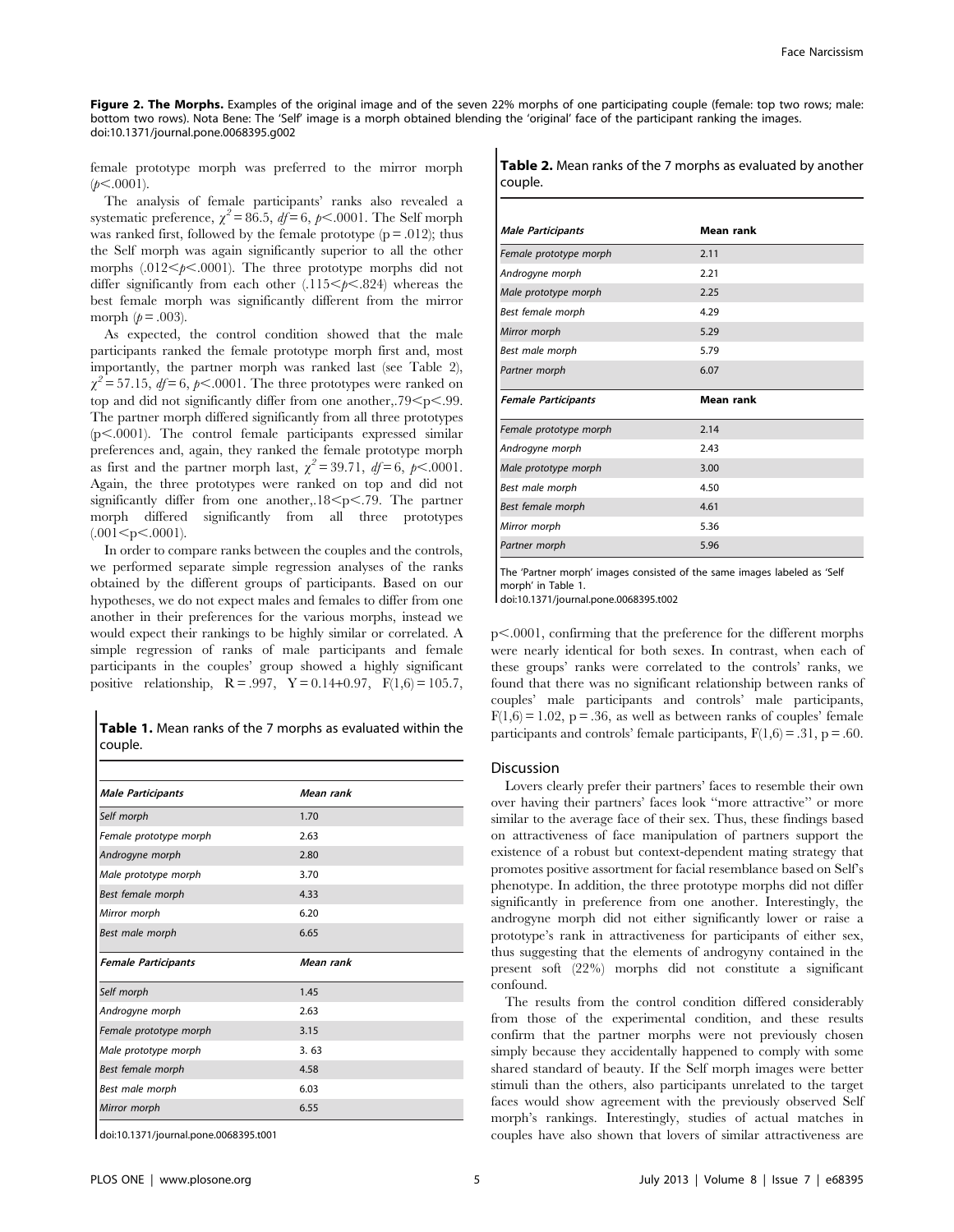drawn to one another as romantic partners [42], [43], [44] or that they would prefer a partner similar to themselves [45]; although when given a chance to choose a hypothetical partner (in either the laboratory or speed-dating situations), participants may often prefer partners that are more attractive than themselves [46], [47].

## Experiment 2

We hypothesized that two opposing forces that a) seek assortative mating and b) avoid inbreeding with close relatives, should yield mate choices that are a balance of phenotypic similarity vs. dissimilarity between partners. Therefore, in a followup experiment, we used face morphs to assess the existence of a preference on attractiveness judgments of different levels of morphing, namely 11%, 22% and 33% of a participant's face or the same-sex prototype blended within the face of the partner. In other words, we expect that avoidance mechanisms of primary incest would forbid a too strong resemblance of the participant to the target face and, on the other hand, too weak a resemblance may fail to trigger the 'like seeks like' strategy. A previous study by Fraley and Marks [35] had participants provide attractiveness ratings for 4 levels of Self morphing (22%, 32%, 39%, and 45%) onto faces of opposite-sex strangers; although they found that the 22% morphs were preferred to the original faces (0% morphing), all morphs were rated equally attractive.

In the present study, we again asked participants to rank morphs, thus forcing choices between alternatives. We expected that the 22% would be preferred to a stronger contribution of Self's face, i.e., a 33% contribution. However, we also expected that a weaker contribution, i.e. a percentage of 11%, would result in a loss of preference for the Self-based morph. In the previous experiment, the 22% morph was successful in revealing a preference for images that included Self's face and therefore, in the present experiment, we tested two additional levels of morphing at the same distance (in morphing percentages) from the previous level of morphing but in opposite directions.

As a comparison, we also included 11%, 22% and 33% morphs with the same-sex (of the partner) prototype. Differently from the Self morph, we expected that the stronger ''dose'' (i.e., 33%) of the prototype would be preferred to other weaker ones (i.e., 11% and 22%).

Note that in the present experiment, we assume that the presence of Self was invisible at a conscious level in all blends, since they all contained a low percentage (i.e., a maximum of 33%) of self's internal features of the face onto the target face (leaving untouched the outer shape and hair in the original image).

#### Methods

**Participants.** The participants  $(N=20)$  were 10 of the couples that had participated in the previous experiment and had already signed an informed consent form.

**Procedure.** We used the same morphing procedures used in Experiment 1, except that three different levels of morphing were used to obtain the 11%, 22% and 33% morphs with Self and the prototype faces. The resulting images maintained a sharp resemblance to the ''target'' face with no ambiguity about identity. Again, during the experiment, all morphs were displayed simultaneously in color and on paper and each participant was asked to rank them in order of attractiveness. It was pointed out that ''attractive'' should also be interpreted as ''sexy''.

#### Results

Descriptive statistics were first calculated for each participant, obtaining mean ranks for each morph. A preliminary analysis showed no differences in ranking between males and females; hence a single analysis based on all participants was used (see Table 3). There was a systematic preference for different morphs,  $\chi^2$  = 60.2, *df* = 6, *p*<.0001. The Self 22% morph was ranked first, followed by the prototype 33% morph. Importantly, the Self 11% and 33% morph were at the bottom of the ranking.

## Discussion

Attractiveness judgments of morphs of the observer's face with faces of opposite-sex partners were clearly modulated by similarity to the observer. Different doses of resemblance to 'self' caused changes in attractiveness judgments of the morphs, resulting in the Self 22% morph being preferred to all of the others. The Self morphs that had lower (11%) or higher (33%) doses of similarity to Self were the least preferred versions of the partner's face. These findings are consistent with our assumption that a 22% Self morph approximates the ''sweet spot'' balancing the inbreeding-outbreeding opposing tendencies. In addition, the present findings suggest that the prototype face, which should trigger no inbreeding avoidance, is tolerated at higher level of amalgamation (i.e., 33% was most preferred) than that allowed for the phenotype-based traits.

A previous study by Fraley and Marks [35] had also hypothesized the existence of an optimal point of self-resemblance and tested the effects on sexual attractiveness of 4 levels of morphing (22%, 32%, 39%, and 45%) as well as no morphing (0%) onto faces of opposite-sex strangers. Although Fraley and Marks found that the 22% morphs were preferred to the original, non-manipulated faces, it appeared that all of the morphs were found equally attractive. In contrast, we found a decrease in preference for a stronger morph (33%) stronger than 22% as well as for a morph with a weaker contribution of Self (i.e. 11%). Based on our findings, we can extrapolate that the loss of preference may have been greater for even stronger morphs. This seems reasonable in the light of a study by Turk et al. [48] on a splitbrain patient that used systematic 10% step increases of morphing of the patient's face into that of another, highly familiar, individual (e.g., Michael Gazzaniga's face). The patient's left hemisphere showed an inability to explicitly recognize self in morphs where his face contribution was lower than 30% and the same drop in performance occurred at a an earlier point for the right hemisphere (60% of self). Thus, previous studies using 50% blends have typically failed to find Self-similar enhancements of preference but they appear to have been successful when using lower percentages (e.g. with 25% blends [49]).

Fraley and Marks's study failed to reveal the non-monotonic changes in attractiveness along the variable of similarity to Self that they had actually predicted on the basis of Bateson's model of

|                     | Mean rank |  |
|---------------------|-----------|--|
| Self 22% morph      | 1.47      |  |
| Prototype 33% morph | 2.16      |  |
| Prototype 22% morph | 4.11      |  |
| Mirror morph        | 4.66      |  |
| Self 11% morph      | 4.90      |  |
| Prototype 11% morph | 5.13      |  |
| Self 33% morph      | 5.58      |  |

doi:10.1371/journal.pone.0068395.t003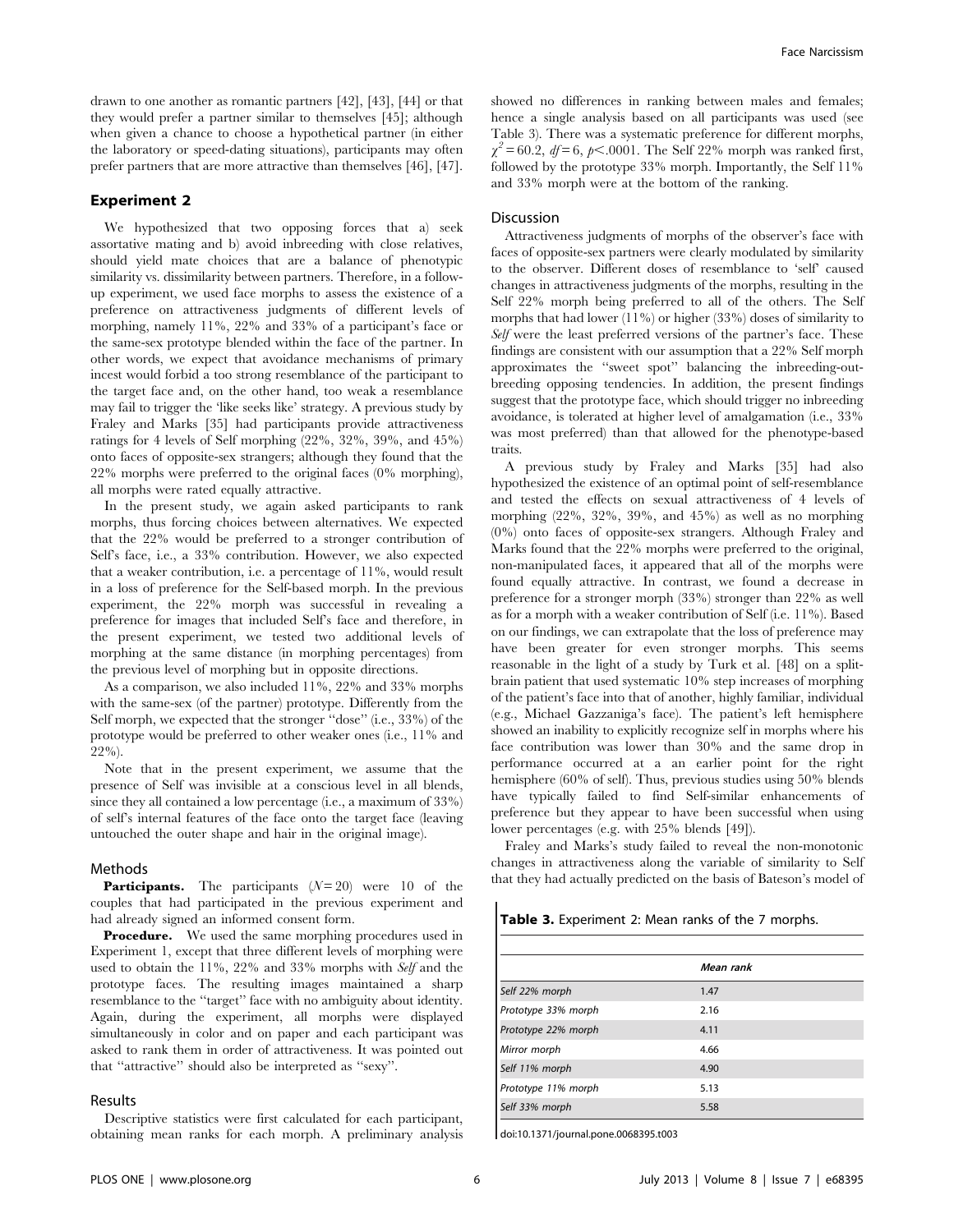optimal outbreeding [5]. One key methodological difference between their study and the present one is that each morphing percentage of Self was applied to different opposite-sex strangers instead of the face of a same individual as in the present study. Moreover, we controlled the attractiveness levels of the test faces, since we used the faces of partners (i.e., individuals deemed attractive by each participant). Also, we opted for rankings instead of ratings as the dependent variable, since ratings may fail to reveal subtle differences between hedonic estimates that can be better teased apart by forcing the observers to make a choice. Therefore, using ratings may have obscured other effects than a generic preference for morphed images, perhaps due to their enhanced averageness and smoothness of features compared to the unmanipulated face (a possibility that we had directly controlled by including a ''mirror'' morph as well as prototype morphs). Nevertheless, the present findings do support Fraley and Marks's conclusions and offer a straightforward account for previous failures to revealing effects of Self similarity (i.e., by using too strong ''doses'' of Self).

## Experiment 3

Evolutionary accounts do not require that individuals are aware of either the reasons for their preferences or what elements of a stimulus trigger their decisions and feelings [50], [51]. Indeed, some of the most relevant preferences from an evolutionary viewpoint may occur unconsciously and when made aware they may be subjected to revision or 'editing' and possibly lead to less spontaneous responses and a change towards more socially accepted choices [35]. Several psychological studies have revealed that stimuli processed unconsciously can activate a broad variety of processes [52], as shown for example by research on subliminal perception of emotional expression [53], [54], [55] as well as of attractiveness [56], [57]. In addition, ''mere exposure'' at the subliminal level [58] can produce significant changes in the affective responses to the unconsciously processed stimuli. Interestingly, sexually attractive stimuli can also powerfully attract attention even when they are completely ''invisible'' (i.e., nonreportable or undetected) to the observers. Jiang and colleagues [59] have shown by use of the interocular suppression paradigm that such suppressed erotic pictures, albeit invisible, can attract the observers' spatial attention. An unconscious attentional bias towards one stimulus among several others may also be sufficient to form, through a feedback loop, an aesthetic preference for the attended stimulus over the others [60].

Platek and colleagues [61], [62] have shown that males react differentially towards children's faces that resemble them (e.g., when the stimulus child was a 25% morph of the observer), although the participants are unaware of the effects of resemblance on their choices. Other neuroimaging studies have revealed strong brain activity to subliminal presentations of the names of beloved ones compared to subliminal presentations of the names of friends [63]. Remarkably, these neuroimaging studies also imply the existence of a face processing network for discrimination of nonkin from kin [64].

Most relevantly, Fraley and Marks [35] showed that subliminally presented faces of a participant's parent (i.e., a 17 ms presentation of a ''kin prime'' followed by a 17 ms mask) increased the attractiveness ratings of a subsequent stranger's face. Remarkably, the verbal suggestion that a participant's face had been morphed into the test faces (though no manipulation had actually been made) was sufficient to significantly lower their attractiveness. Possibly, the conscious knowledge that the faces

being rated may be genetically related may have been sufficient in triggering a culture-based mechanism of incest avoidance.

However, according to some accounts, awareness may not be an all-or-none phenomenon but it can also be conceived as varying gradually [65] so that one could suppose that in the present morphed stimuli the resemblance to Self might be consciously seen, albeit weakly, and only remain at the ''fringe'' [66]. That is, when confronted with weak signals, observers may fail to report a target simply because they have low confidence in the detection and this may bias participants to appear unaware. One recommendation for ruling out the above possibility is to use ''objective criteria'' of awareness, by having participants perform forced-choice detection tasks [67], [68]. In contrast, asking participants at the debriefing stage whether they noticed something unusual during the task or if they became aware of the graphic manipulation constitutes an example of a ''subjective'' test of consciousness, since participants are requested to provide a verbal report. The ''objectivity'' of forced-choice detection would derive from the requirement of making a choice even in conditions in which differences can only slightly be discriminated and by subsequently analyzing, through 'signal detection theory' procedures [69], both the sensitivity to the difference in stimuli and the degree of neutrality, conservativeness, or liberality in making a specific choice.

Thus, if our participants could weakly detect self-resemblance but were not confident enough about it to report it openly, then the use of a forced-choice detection task in detecting the presence of Self in morphs should reveal it. Specifically, participants saw one 22% morph face of their partner in each trial and decided whether the image contained their own face or not. The following morphs appeared with equal probabilities: A Self morph, an 'Other' morph (i.e., a morph with the face of another participant of the same sex, matched by age and complexion), and a target face (or partner) 'Mirror' morph. Participants were informed of the equal probabilities of each type of stimulus and requested to always make a choice about the presence of Self or its absence and to indicate to what degree they were confident of each decision. The Other morphs were included in order to control for the possibility that participants could ''guess'' the difference between 'mirror' morph and Self morph on the basis of low-level differences (e.g., overall symmetry or slight differences in luminance of specific face regions). Finally, all responses were analyzed according to signal-detection theory [69], by obtaining a d' measure of sensitivity for each individual participant.

## **Methods**

**Participants.** The participants  $(N=40)$  were the same 20 heterosexual couples that participated in the previous experiment and had already signed an informed consent form.

**Stimuli.** Each participant's partner face was morphed with a 22% contribution of the participant's face (Self morph), or with another participant of the same sex, matched by age and complexion (the 'Other' morph). In addition, we selected the horizontally flipped image of the partner's face (the 'Mirror' morph).

**Procedure.** Each participant was informed that they would see a series of faces, one at the time, and they had to decide whether each face contained elements of the participant's face. At the beginning of the experiment, each participant was familiarized with the morphing technique by interactively viewing on the computer screen the morphing layouts (in Morpheus Photo Morpher<sup>®</sup>) for all three types of morphed images. By moving the cursor on the morphed image display, each participant could appreciate how it is possible to generate images that contain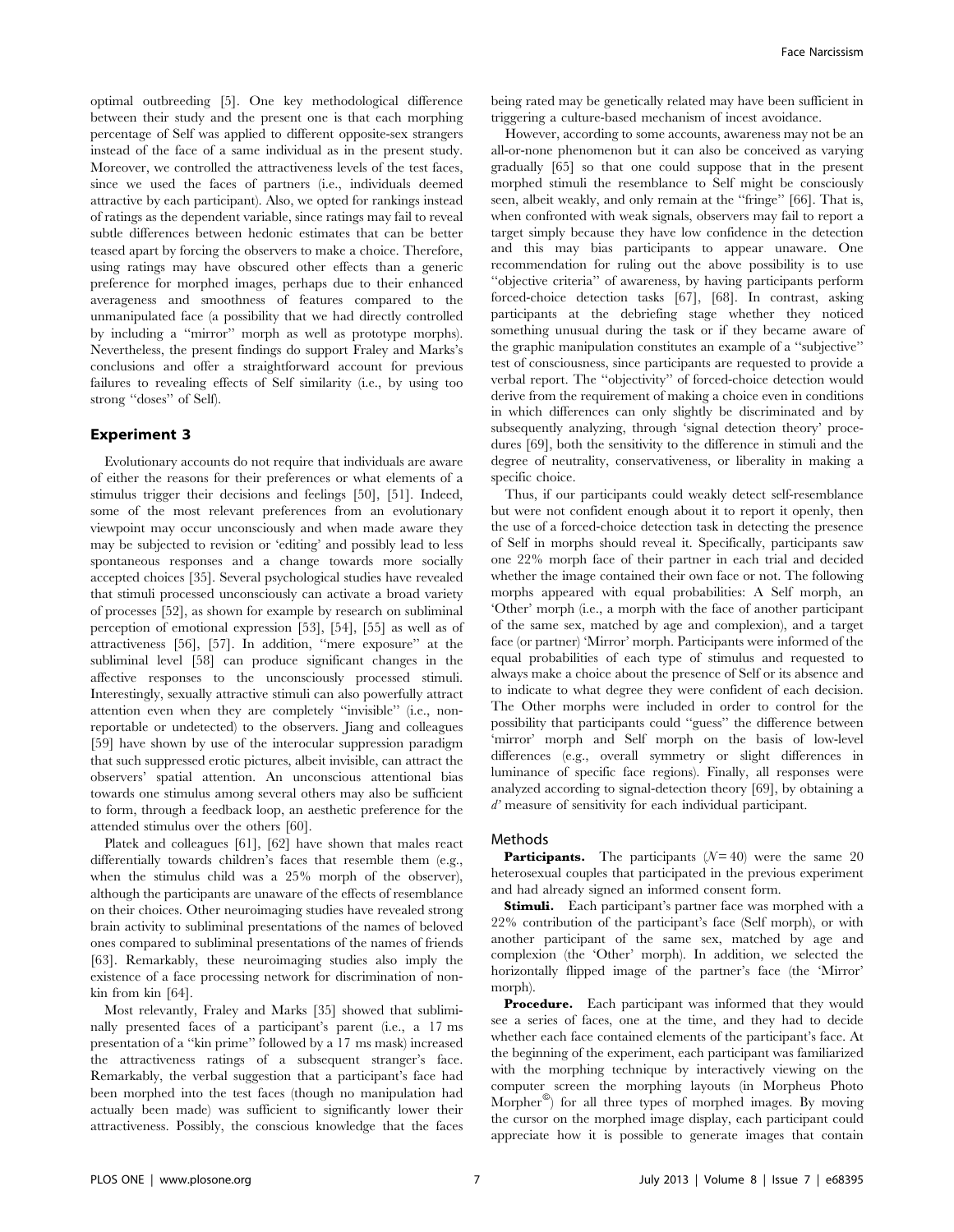contribution of two pair of faces in variable amounts of visibility. Participants were then informed that, during the task, one third of the face stimuli would contain their own face, albeit in a small amount, and that the rest of the pictures would contain the face of a stranger, in the same small amount, or no other image than the face of their partner. Participants were also told that the morphs may be difficult to distinguish from each other but that their task was to always make a choice about a) whether the face looked like themselves or not and b) after each choice they would also have to indicate how confident they were about their decision on a scale from 1 (very low confidence) to 6 (very high confidence). There were a total of 120 trials in the whole test; that is, 40 trials per condition. Stimulus presentations were controlled by SuperLab software, which also stored each key press. Participants sat at a comfortable distance of 72 cm from the screen and saw each image centered on a 17 inches computer screen in full-screen mode for 1 second, after which the screen turned blank. The participant made a key press by selecting one of two digit keys on the keyboard labeled 'yes' (i.e. Self) or 'no' (i.e. 'Other).

#### Results

We calculated descriptive statistics for each participant by obtaining rates of hits, misses, false alarms, and correct rejections for stimuli were the target signal was present (i.e., Self) and those where the target signal was absent ('Other' or 'Mirror' morphs). Then we obtained each individual's Sensitivity measure (d') together with its Criterion score  $(C)$  for each type of noise target (i.e., either happy or neutral noise targets were considered separately); d' assesses how well two things can be distinguished and d' ranges from 0 (no discrimination) to infinity (perfect discrimination). A d' of 4 or more indicates nearly perfect performance; whereas when  $C = 0$  then an observer's criterion is 'neutral', showing no decision bias towards one or other response type (yes or no).

We computed 95% confidence limits, according to the formula of Macmillan and Creelman's [69], for the average d' scores of 'Self' versus 'Other' (mean  $d' = .34$ ; C.I.<sub>0.95</sub> = .57) and 'Self' vs. 'Mirror' (mean  $d' = .47$ ; C.I.<sub>0.95</sub> = .58) and found that neither mean departed significantly from a  $d' = 0$  (i.e., no sensitivity). We also computed 95% confidence limits for the average C scores of 'Self' versus 'Other' (mean  $C = .36$ ; C.I.<sub>0.95</sub> = .39) and 'Self' vs. 'Mirror' (mean  $C = .36$ ; C.I.<sub>0.95</sub> = .38) and confirmed that neither mean departed significantly from  $C=0$  (i.e., neutrality in the observers' criterion).

''Confidence'' scores in the forced choices were analyzed with ANOVA tests. Confidence was high, ranging from 3.6 (for 'hits' with Self morphs) to 4.8 (for 'correct rejections' with 'Other' morphs). There was no difference in average confidence ratings for each of the morphs ('Self' = 4.2; 'Other' = 4.1; 'Mirror' = 4.3),  $F(2,38) = 1.4$ , p = .69.

#### Discussion

We used an ''objective test'' of consciousness [67] and found no evidence that Self morphs could be distinguished from other morphs, since our participants could not detect better than chance that an image of the partner had been blended with Self from either an image of the partner blended with 'Other' (i.e., a stranger) or from the original ('Mirror') face.

We reasoned that humans may prefer an optimal balance between outbreeding and inbreeding and that an ''incest taboo'' avoids extreme inbreeding at a conscious level [35]. By showing that our participants were unaware of the presence of Self's face in the present morph stimuli strengthens the conclusion that selfreferential effects can be revealed at levels of similarity between an observer and the opposite-sex face that remain unconscious.

A previous study on self-similarity [70] did not use morphs but an interactive face transformation technique where participants were allowed to manipulate the appearance of an opposite-sex face along a continuum from a self-similar face, through an average face to a face with opposite facial features. It was found that attractiveness ratings increased with similarity, but such a relationship declined (and reached asymptote) when faces became too similar to the observer. Such results are also consistent with the existence of an optimal outbreeding point. Interestingly, in the same study, there was a trend for attractiveness ratings of selfsimilar faces to be higher than the ratings of the same face images by other observers. Given that in the above study the selfresembling manipulation became explicit during the experiment, we surmise that participants might have made choices that were more conservative or ''socially acceptable'' (thus closer to those of other raters) than they could have been if the nature of the manipulation had been unknown to them.

## General Discussion

A glance at a face can be enough to provoke trust, aversion, or sexual attraction. Physical resemblances to Self and/or childhood attachment figures are placed at the core of these choices by evolutionary accounts. Indeed, much of the process responsible for attractiveness among individuals of the opposite sex seems to occur outside of awareness. The present study shows that, at least at an unconscious level, individuals of both sexes do love their partners as they are but also like themselves to such an extent that they prefer a photographic version of their partner's face that contains a small amount of their own facial traits. Specifically, a selfreferential morph was preferred over the morph of the partner's face with the latter's same-sex prototype. Crucially, in the experiments, other individuals (i.e., member of the other participating couples) consistently ranked as most attractive the morphs of the partner's face with the latter's same-sex prototype whereas the morph of the same face with the partner's face was ranked by these control judges as the least attractive. Thus, when given the opportunity, romantic partners may prefer that their partners' faces resemble their own over having their partners' faces ''objectively'' look more attractive. In this respect, the present findings bring some support to the ''matching hypothesis'' originally proposed by some social psychologists [42], [71], [72] [73] that men and women of similar attractiveness are drawn to one another as romantic partners as a reflection of direct biases rather than simply as an indirect (side) effect of each individual's ability to attract and compete with other (available) individuals within the "biological market" [74], [75].

One proposed mechanism behind active assortative mating is that the ''template'' of the sought-after physical traits is based on that of human kin detection, which operates by computing estimates of genetic relatedness between self and other on the basis of two ancestral cues: a) the perinatal association with the individual's biological mother, and b) duration of sibling coresidence. This kin recognition process is also based on facial phenotype matching [76], especially for the recognition of older siblings [77]. The ability to match facial phenotypes would allow detecting kin status in other, non-familiar, individuals [78]. Developmental studies on human babies have shown that early experience at 6 to 9 months of age in individuating faces can critically shape the perceptual mechanisms for later recognition and discrimination of faces [79], [80].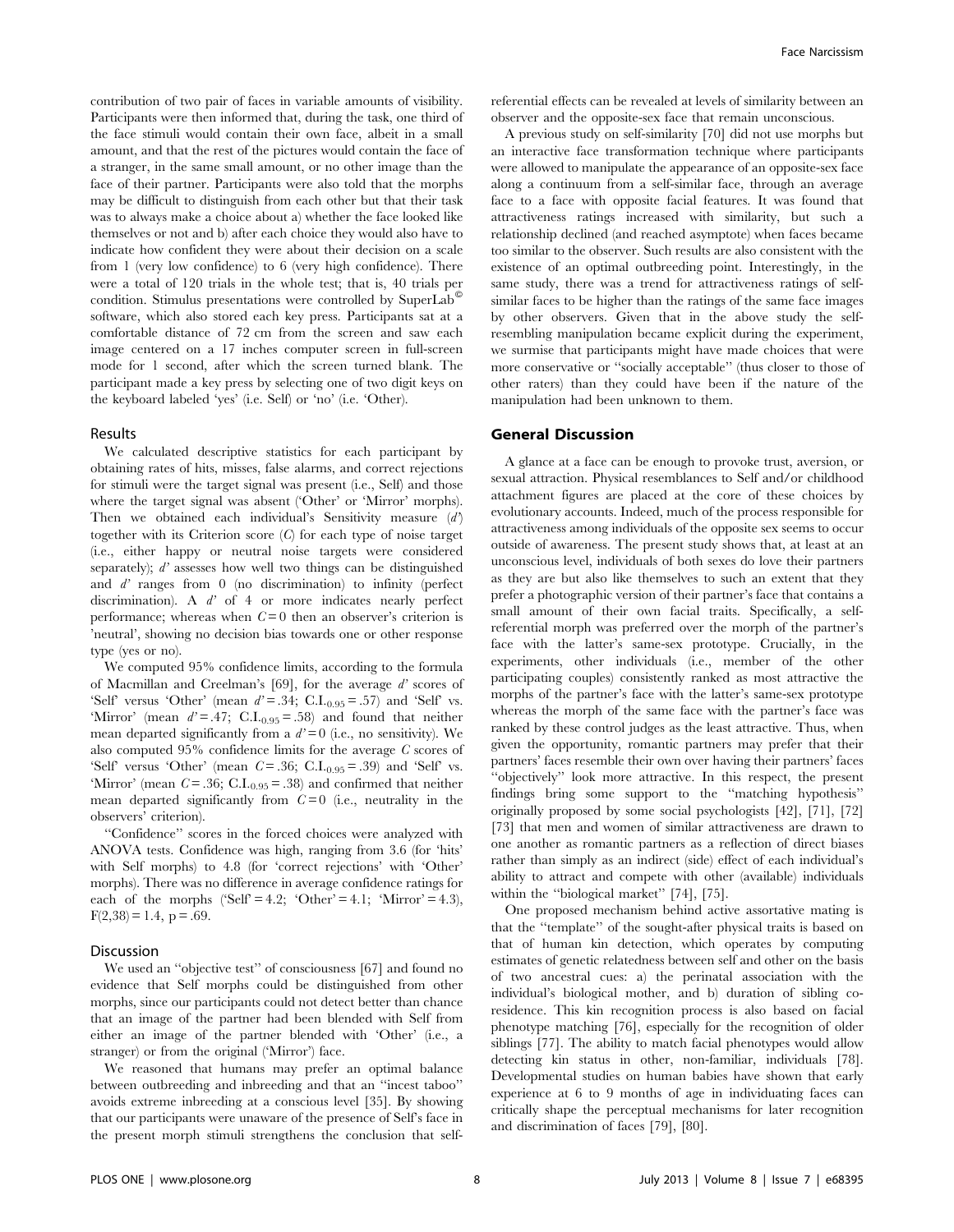Note that such an ''imprinting'' process does not exclude that self-inspection with mirrors would also influence the formation of the kin template. In fact, the face we are probably most familiar with, and already at a very early age, is our own [81]. Thus, a ''proximate'' mechanism for facial imprinting may be based on the "mere exposure" phenomenon [21], so that highly familiar faces tend to be regarded as more likeable and attractive. However, an imprinting process goes beyond mere exposure effects, since it would seem to imply a sensitive period as well as other experiential factors [82], [83]. Importantly, humans learn to recognize themselves in a mirror in the first years of life, a process that has been given central importance in psychological developmental theories [84]. The recognition of one's image in the mirror (e.g., the ''Rouge test'') is considered as evidence of being conscious of owning a body, a face, and being a ''Self'' separate from others [85], [86]. Other animals that demonstrate highly developed cognitive and empathic abilities (i.e., apes, elephants and dolphins) also show signs of self-recognition in mirrors [86], [87], [88]. In sum, we assume that humans ''imprint'' to Self's face (via reflections on shiny surfaces, like mirrors, as well as photos and films) and that this process contributes to shaping an individual's standard of facial 'beauty'.

An evolutionary ''ultimate'' mechanism for a phenotypic similarity bias between partners could be based on inclusive fitness [89], [90], [91], [92], [93]. Increasing the coefficient of parent-offspring as well as grand-offspring's genetic relatedness [5], [94] can result in increased gene duplication without an increase in reproductive investment and with a reduced cost of altruism [27], [95]. For example, the benefit of helping a full sibling would increase because of assortative mating between the parents. Moreover, assortative mating for personality or cognitive traits may make cooperation between nonrelatives (i.e., ''reciprocal altruism'') more effective. As mentioned, there is also evidence for a relation between genetic relatedness and increased fertility in humans [30]. According to Thiessen and Gregg [27], individuals will attempt to "capture" as many homologous genes as possible by assorting with mates who are similar, while attempting to avoid mating among consanguineous individuals [32], [96], [97], [98].

Moreover, biologists have pointed out that a selection against extreme outbreeding could be adaptive because it prevents coadapted gene complexes from breaking up [31], [99], [100], [101], [102]. A co-adapted gene complex is a group of genetic traits which have high fitness when they occur together, but which without each other have low fitness. Since active mating choices must be based on external visible cues, it is possible that an effective preventive strategy could then be that of seeking mates that are similar to the Self phenotype.

#### References

- 1. Rhodes G (2006) The evolutionary psychology of facial beauty. Annual Review of Psychology 57: 199–226.
- 2. Sugyama L (2005) Physical attractiveness in adaptationist perspective. In Buss, D.M. (editor), The Handbook of Evolutionary Psychology. Hoboken, N.J.: Wiley.
- 3. Cunningham MR, Roberts AR, Barbee AP, Druen PB, Wu CH (1995) ''Their ideas of beauty are, on the whole, the same as ours'': consistency and variability in the cross-cultural perception of female physical attractiveness. Journal of Personality and Social Psychology 68: 261–279.
- 4. Frost P (2008) Sexual selection and human geographic variation, Special Issue: Proceedings of the 2nd Annual Meeting of the NorthEastern Evolutionary Psychology Society. Journal of Social, Evolutionary, and Cultural Psychology 2: 169–191.
- 5. Bateson P (1983) Optimal outbreeding. In P. Bateson (ed.), Mate choice. Cambridge University Press. 257–277.
- 6. Zhu QY, Song S, Hu X, Li M, Tian Z, et al. (2009) Heritability of the specific cognitive ability of face perception, Current Biology 20: 137–142.

Additional benefits from positive assortment in humans may accrue on the basis of reducing costs that affect rearing of the offspring; for example, psychological and physical similarities between spouses can increase marital satisfaction, levels of love, commitment, and the likelihood that two parents will stay together [103], [104], cooperate effectively in the support of their children [105], and ultimately, increase their evolutionary fitness [106]. Positive assortment on the basis of facial similarity would also seem to increase parents-to-offspring similarity, as facial appearance has a strong genetic base [107], which might have the effect of increasing paternal confidence [108]. Hence, resemblance in facial features may be sought by males to reduce the costs of rearing someone else's offspring, as well as being used by females as a strategy for increasing their partners' confidence and secure support to the family [29], [109].

To conclude, the maxim that ''beauty is in the eye of the beholder'' is not incompatible with the process of assortative mating or with the idea that ''principles'' of human mate choice are universal. If these ''constraints'' may be universal, the results can be highly contextual, since the cues of assortative mating are based on learning [50]. Several studies suggest that the early exposure to prevalent bodily traits of peers or kin can potently shape sexual preferences, that will be shown later in adult life, towards those very traits (e.g., the prevalent gender of kin or schoolmates can modulate preference for masculinity or femininity [110], and a different skin color of childhood nurses can enhance later the sexual attraction to other, but specific, ethnicities [111], p. 278). Charlotte Brontë's *Jane Eyre* (1847) best expressed this: "Most true is it that beauty is in the eye of the gazer.'' Several of the prominently preferred facial traits may show little variation among adult humans, cultures, and ethnicities [112], since these traits are important for one's reproductive success or the survival success of the offspring, regardless of specific environmental and social contexts. However, some of the traits that are considered as most desirable of potential mates may have also evolved to be based on similarity to traits possessed by the beholder. It is in this sense that Bronte<sup>'s</sup> maxim is not at all inconsistent with a universalistic, evolutionary, view of beauty.

#### Acknowledgments

We thank Ivar Folstad and Siri Gullestad for comments on the manuscript.

## Author Contributions

Conceived and designed the experiments: BL. Performed the experiments: OV US. Analyzed the data: BL. Wrote the paper: BL US.

- 7. Leopold DA, O'Toole AJ, Vetter T, Blanz V (2001) Prototype-referenced shape encoding revealed by high-level aftereffects. Nature Neuroscience 4: 89– 94.
- 8. Morton J, Johnson MH (1991) CONSPEC and CONLERN: A Two-Process Theory of Infant Face Recognition. Psychological Review 98: 164–181.
- 9. Currie TE, Little AC (2009) The relative importance of the face and body in judgments of human physical attractiveness. Evolution and human behavior 30: 409–416.
- 10. Peters M, Rhodes G, Simmons L W (2007) Contributions of the face and body to overall attractiveness. Animal Behavior 73: 937–942.
- 11. Alvarez L, Jaffe K (2004) Narcissism guides mate selection: Humans mate assortatively, as revealed by facial resemblance, following an algorithm of ''self seeking like''. Evolutionary Psychology 2: 177–194.
- 12. Bovet J, Barthes J, Durand V, Raymond M, Alvergne A (2012) Men's preference for women's facial features: testing homogamy and the paternity uncertainty hypothesis. PloSOne 7: e49791.
- 13. Nojo S, Tamura S, Ihara Y (2012) Human homogamy in facial characteristics. Does a sexual-imprinting-like mechanism play a role? Human Nature 23: 323– 340.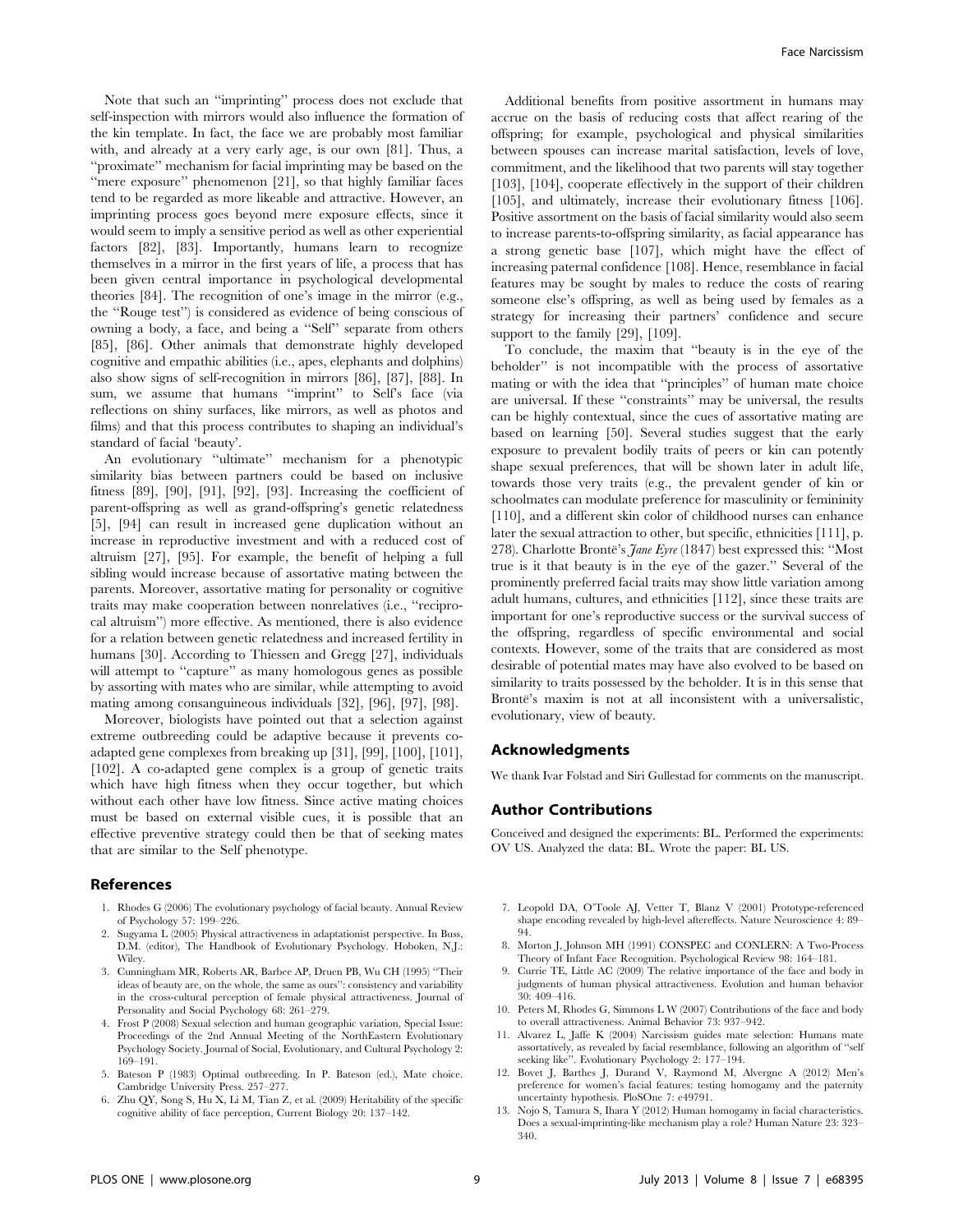- 14. Mateo JM, Johnston RE (2003) Kin recognition by self-referent phenotype matching: Weighing the evidence. Animal Cognition 6: 73–76.
- 15. Bereczkei T, Gyuris P, Koves P, Bernath L (2002) Homogamy, genetic similarity, and imprinting; parental influence on mate choice preferences. Personality and Individual Differences 33: 677–690.
- 16. Bereczkei T, Gyuris P, Weisfeld GE (2004) Sexual imprinting in human mate choice. Proc. R. Soc. Lond. B 271: 1129–1134.
- 17. Bereczkei T (2007) Parental impacts on development: How proximate factors mediate adaptive plans. In R.I.M. Dunbar and L. Barrett (editors), Oxford Handbook of Evolutionary Psychology. New York, NY: Oxford University Press.
- 18. Hinsz VB (1989) Facial resemblance in engaged and married couples. Journal of Social and Personal Relationships 6: 223–229.
- 19. Jedlicka D (1980) A test of the psychoanalytic theory of mate selection. Journal of Social Psychology 112: 295–299.
- 20. Jedlicka D (1984) Indirect parental influence on mate choice: A test of the Psychoanalytic Theory. Journal of Marriage and the Family 46 65–70.
- 21. Moreland RL, Zajonc RB (1982) Exposure effects in person perception: Familiarity, similarity, and attraction. Journal of Experimental Social Psychology 18: 395–415.
- 22. Price RA, Vanderberg SG (1980) Spouse similarity in American and Swedish couples. Behavior Genetics 10: 59–71.
- 23. Spuhler JN (1968) Assortative mating with respect to physical characteristics. Eugenics Quarterly 2: 128–140.
- 24. Zajonc R, Adelmann P, Murphy S, Niedenthal P (1987) Convergence in the physical appearance of spouses. Motivation and emotion 11: 335–346.
- 25. Platek SM, Thomson JW (2007) Facial resemblance exaggerates sex-specific jealousy-based decisions. Evolutionary Psychology 5: 223–231.
- 26. Fisher RA (1918) The correlation between relatives on the supposition of Mendelian inheritance. Transaction of the Royal Society of Edinburgh 52: 399–433.
- 27. Thiessen D, Gregg B (1980) Human assortative mating and genetic equilibrium: An evolutionary perspective. Ethology and Sociobiology 1: 111– 140.
- 28. Bovet J, Barthes J, Durand V, Raymond M, Alvergne A (2012) Men's Preference for Women's Facial Features: Testing Homogamy and the Paternity Uncertainty Hypothesis. PLoS ONE 7: e49791
- 29. Laeng B, Mathisen R, Johnsen JA (2007) Why do blue-eyed men prefer women with the same eye color? Behavioral Ecology and Sociobiology 61: 371–382.
- 30. Helgason A, Pálsson S, Guðbjartsson DF, Kristjánsson þ, Stefánsson K (2008) An association between the kinship and fertility of human couples. Science 319: 813–816.
- 31. Tregenza T, Wedell N (2000) Genetic compatibility, mate choice and patterns of parentage: invited review. Molecular Ecology 9: 1013–27.
- 32. van den Berghe P (1983) Human inbreeding avoidance: Culture in nature. Behavioral and Brain Sciences 6: 91–123.
- 33. Rantala MJ, Marcinkowska UM (2011) The role of sexual imprinting and the Westermark effect in mate choice in humans. Behavioral Ecology and Sociobiology 65: 859–873.
- 34. Lie HC, Simmons LW, Rhodes G (2010) Genetic dissimilarity, genetic diversity, and mate preferences in humans. Evolution and Human Behavior 31: 48–58.
- 35. Fraley RC, Marks MJ (2010) Westermarck, Freud, and the Incest Taboo: Does Familial Resemblance Activate Sexual Attraction? Personality and Social Psychology Bulletin 36: 1202–1212.
- 36. Miller GF, Todd PM (1998) Mate choice turns cognitive. Trends in Cognitive Sciences 2: 190–198.
- 37. Bandura A (1982) The psychology of chance encounters and life paths. American Psychologist 37: 747–755.
- 38. Verosky SC, Todorov A (2010) Generalization of affective learning about faces to perceptually similar faces. Psychological Science 21: 779–785.
- 39. Li NP, Bailey JM, Kenrick DT, Linsenmeier JAW (2002) The necessities and luxuries of mate preferences: Testing the tradeoffs. Journal of Personality and Social Psychology 82: 947–955.
- 40. Schyns PG, Bonnar L, Gosselin F (2002) Show me the features! Understanding recognition from the use of visual information. Psychological Science 13: 402– 409.
- 41. Tyler CW, Chen CC (2006) Spatial summation of face information. Journal of Vision 6: 1117–1125.
- 42. Murstein BI (1972) Physical attractiveness and marital choice. Journal of Personality and Social Psychology 22: 8–12.
- 43. McKillip J, Riedel SL (1983) External validity of matching on physical attractiveness for same and opposite sex couples. Journal of Applied Social Psychology 13: 328–337.
- 44. Feingold A (1988) Matching for attractiveness in romantic partners and samesex friends: A meta-analysis and theoretical critique. Psychological Bulletin 104: 226–235.
- 45. Buston PM, Emlen ST (2003) Cognitive processes underlying human mate choice: The relationship between self-perception and mate preference in Western society. PNAS 100: 8805–8810.
- 46. Huston TL (1973) Ambiguity of acceptance, social desirability, and dating choice. Journal of Experimental Social Psychology 9: 32–42.
- 47. Todd PM, Penke L, Fasolo B, Lenton AP (2007) Different cognitive processes underlie human mate choices and mate preferences. PNAS 104: 15011–15016.
- 48. Turk DJ, Heatherton TF, Kelley WM, Funnell MG, Gazzaniga MS, et al. (2002) Mike or me? Self-recognition in a split-brain patient. Nature Neuroscience 5: 841–842.
- 49. Watkins CD, DeBruine LM, Smith FG, Jones BC, Vukovic J, et al. (2012) Like father, like self: Emotional closeness to father predicts women's preferences for self-resemblance in opposite-sex faces. Evolution and Human Behavior 32: 70– 75.
- 50. Alexander RD (1990) Epigenetic rules and Darwinian Algorithms. Ethology and Sociobiology 11: 241–303.
- 51. Cosmides L, Tooby P (1994) Beyond intuition and instinct blindness: Toward an evolutionary rigorous cognitive science. Cognition 50: 41–77.
- Hassin RR (2013) Yes it can: On the functional abilities of the human unconscious. Perspectives on Psychological Science 8: 195–207.
- 53. Dimberg U, Thunberg M, Elmehed K (2000) Unconscious facial reactions to emotional facial expressions. Psychological Science 11: 86–89.
- 54. Berridge K C, Winkielman P (2003) What is an unconscious emotion? (The case for unconscious "liking"). Cognition & Emotion 17: 181–211.
- 55. Laeng B, Profeti I, Saether L, Adolfsdottir S, Lundervold AJ, et al. (2010) Invisible expressions evoke core impressions. Emotion 10: 573–586.
- 56. McDonald PR, Slater AM, Longmore CA (2008) Covert detection of attractiveness among the neurologically intact: Evidence from skin-conductance responses. Perception 37: 1054–1060.
- 57. Ferguson MJ, Zayas V (2009) Automatic evaluation. Current Directions in Psychological Science 18: 362–366.
- 58. Monahan JL, Murphy ST, Zajonc RB (2000) Subliminal mere exposure: Specific, General, and Diffuse Effects. Psychological Science 11: 462-466.
- 59. Jiang Y, Costello P, Fang F, Huang M, He S (2006) A gender- and sexual orientation-dependent spatial attentional effect of invisible images. Proceedings of the National Academy of Sciences 103: 17048–17052.
- 60. Shimojo S, Simion C, Shimojo, Scheier C (2003) Gaze bias both reflects and influences preferences. Nature Neuroscience 6: 1317–1322.
- 61. Platek SM (2002) Unconscious reactions to children's faces: The effect of resemblance. Evolution and Cognition 8: 207–214.
- 62. Platek SM, Critton SR, Burch RL, Frederick DA, Myers TE, et al. (2003) How much paternal resemblance is enough? Sex differences in hypothetical investment decisions but not in the detection of resemblance. Evolution and Human Behavior 24: 81–87.
- 63. Ortigue S, Bianchi-Demicheli F, Hamilton AF de C, Grafton SC (2007). The neural basis of love as a subliminal prime: An event-related functional magnetic resonance imaging study. Journal of Cognitive Neuroscience 19: 1218–1230.
- 64. Platek SM, Kemp SM (2009) Is family special to the brain? An event-related fMRI study of familiar, familial, and self-face recognition. Neuropsychologia 47: 849–858.
- 65. Seth AK, Dienes Z, Cleeremans A, Overgaard M, Pessoa L (2008) Measuring consciousness: Relating behavioural and neurophysiological approaches. Trends in Cognitive Sciences 12: 314–321.
- 66. Mangan B (1993) Taking phenomenology seriously: The ''fringe'' and its implications for cognitive research. Consciousness and Cognition 2: 89–108.
- Cheesman J, Merikle PM (1984) Priming with and without awareness. Perception & Psychophysics 36: 387–395.
- 68. Merikle PM, Smilek D, Eastwood JD (2001) Perception without awareness: Perspectives from cognitive psychology. Cognition 79: 115–134.
- 69. Macmillan NA, Creelman CD (2004) Detection theory: A user's guide. New York: Cambridge University Press.
- 70. Penton-Voak I S, Perrett D I, Peirce JW (1999) Computer graphic studies of the role of facial similarity in judgments of attractiveness. Current Psychology 18: 104–117.
- 71. Berscheid E, Dion K, Walster E, Walster GW (1971) Physical attractiveness and dating choice: A test of the matching hypothesis. Journal of Experimental Social Psychology 7: 173–189.
- 72. Folkes VS (1982) Forming relationships and the matching hypothesis. Personality and Social Psychology Bulletin 8: 631–636.
- Kalick SM, Hamilton III TE (1986) The matching hypothesis reexamined. Journal of Personality and Social Psychology 51: 673–682.
- 74. Burley N (1982) The meaning of assortative mating. Ethology and Sociobiology 4: 191–203.
- 75. Noë R, Hammerstein P (1995) Biological markets. TREE Perspectives 10: 338– 339.
- 76. Platek SM, Raines DM, Gallup GG Jr, Mohamed FB, Thomson JW, et al. (2004) Reactions to children's faces: Males are more affected by resemblance than females are, and so are their brains. Evolution and Human Behavior 25: 394–405.
- 77. Kaminski G, Dridi S, Graff C, Gentaz E (2009) Human ability to detect kinship in strangers' faces: Effects of degree of relatedeness. Proceedings of the Royal Society of London – B 276: 3193–3200.
- 78. Parr LA, de Waal FBM (1999) Visual kin recognition in chimpanzees. Nature 399: 647–648.
- 79. Pascalis O, de Haan M, Nelson CA (2002) Is face processing species-specific during the first year of life. Science 296: 1321–1323.
- 80. Scott LS, Monesson A (2009) The origin of biases in face perception. Psychological Science 20: 676–680.
- Mita TH, Dermer M, Knight J (1977) Reversed facial images and the mereexposure hypothesis. Journal of Personality and Social Psychology 35: 597–601.